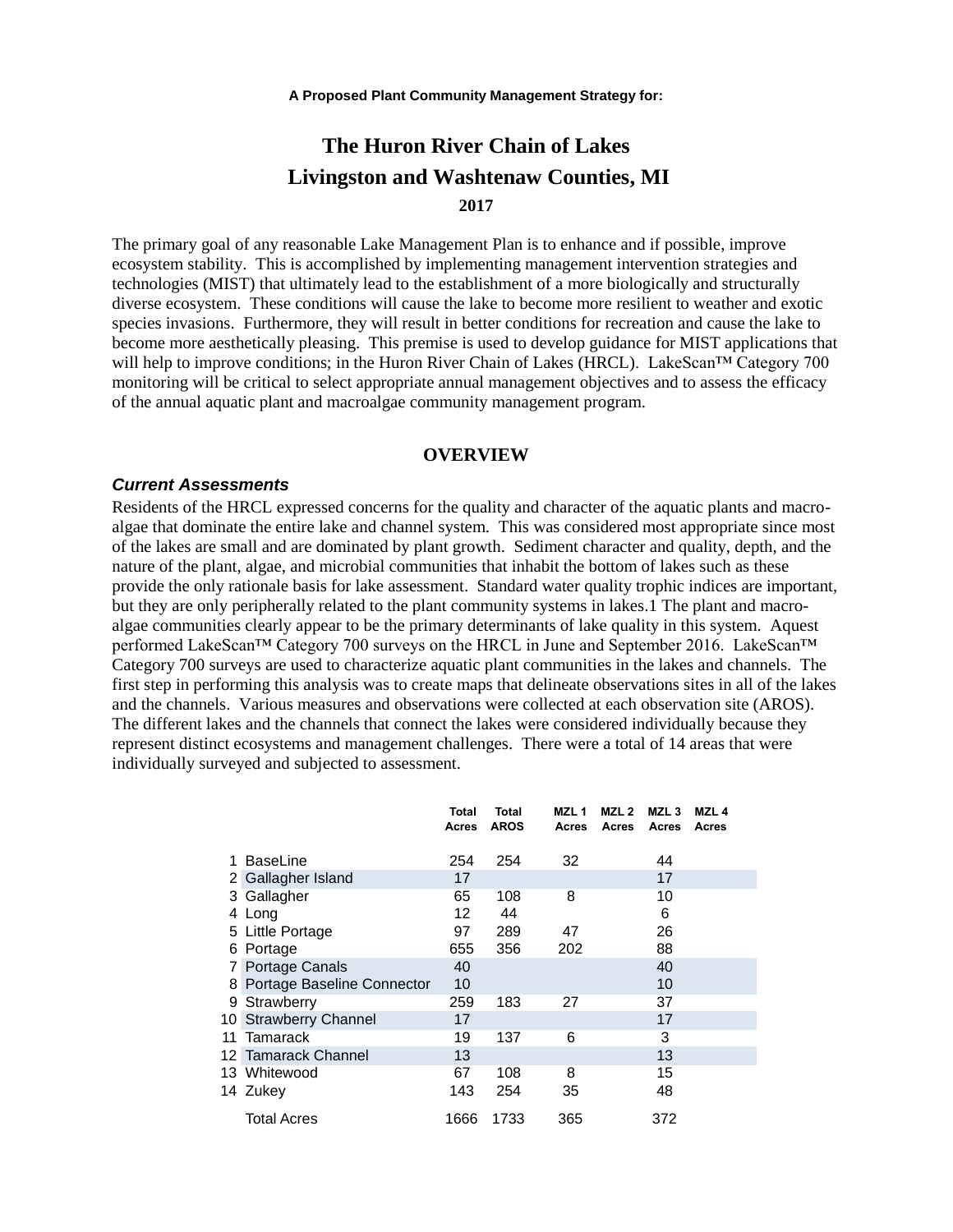### *Background*

Each lake was divided into individual assessment sites that are numbered and referred to as aquatic resource observation sites or AROS. There is a wide range of assessments or observations that can be made at each AROS, but for the purposes of this evaluation, only observations of the plant community were made. The size of individual AROS ranged from 0.1 acre to 1.4 acre. There were no obvious water quality concerns that might have been independent of the influence of the large plant communities. The data that was collected can be used to calculate a variety of characteristic metric values. Some of the key metrics used in this analysis are listed below.

#### **A List of LakeScan™ Category 700 Metrics**

Aquatic Plan Species Richness (total species present) Aquatic Plant Morphological Richness (total plant shapes present) Aquatic Plant Community Biodiversity (total species present and distribution in system) Aquatic Plant Community Morphodiversity (total plant shapes present and distribution in system) Aquatic Plant Community Weediness (density and distribution weighted estimate of biodiversity) Aquatic Plant Community Perceived Nuisance Level (a four level nuisance assessment)

*Note: Each metric can be calculated for the entire lake/channel or discrete areas of the lakes/channels such as distinct management zones or biological tiers. These data can be used to compare one lake to another or for seasonal and historical comparisons in a single lake. These kinds of data are necessary to establish appropriate management objectives and to evaluate the effectiveness of the management program (or lack thereof).*

### *Critical Considerations*

*Common Invasive and Nuisance Species:* There are some plant species that are notoriously weedy in Michigan Lakes. Most of these species invaded North America from other continents and are nearly always invasive and very weedy. They are recognized by the Michigan Department of Environmental Quality as being invasive and in this report, they are referred to as LakeScan<sup>TM</sup> T1 species. All of the lakes and channels are infested with one or more T1 species that are present at various perceived nuisance levels. These species include:

#### HRCL T1 Species

Ebrid Milfoil (Various Eurasian watermilfoil genotypes and Eurasian x Northern watermilfoil hybrids) Curly Leaf Pondweed Flowering Rush (submersed form) Starry Stonewort (macro algae)

*Occasional Invasive and Nuisance Species:* There are also a number of native Michigan species that can and are often considered to be invasive and create a nuisance. These are not generally recognized by State agencies as being nuisance aquatic plants. They are referred to and categorized as LakeScan™ T2 species and include:

HRCL T2 Species

Variable Milfoil Wild Celery Weedy Hybrid Pondweeds (various pondweed hybrids)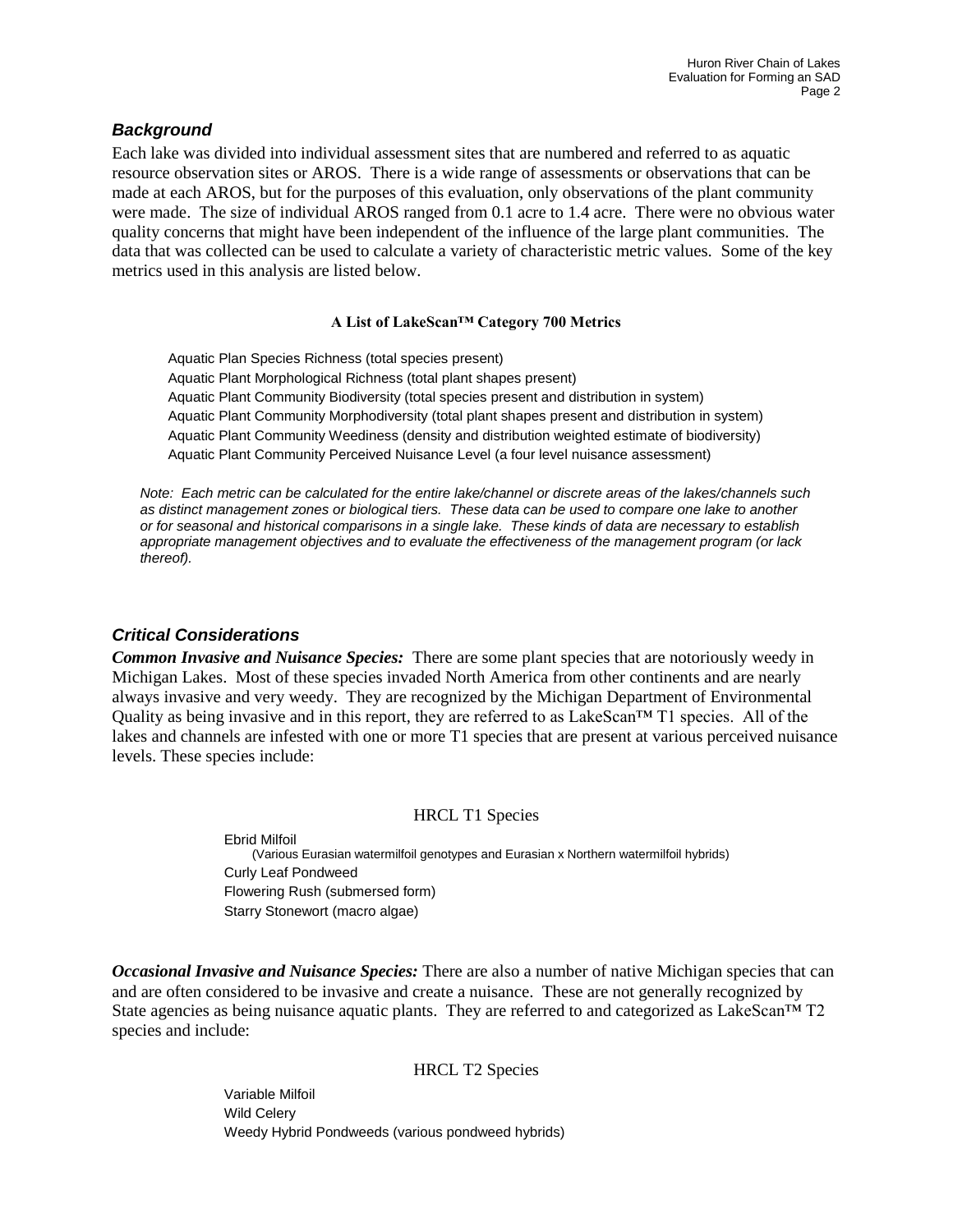*Nuisance Conditions:* Despite the presence of some notoriously nuisance aquatic weed species, the HRCL is relatively free of nuisance conditions. One or more of the T1 or T2 species do indeed create extreme nuisance conditions in some discrete areas of the system; however, they were not present at nuisance levels in many other areas of the lake/channel system. A full analysis of perceived nuisance level (PNL) data is currently being processed because it is important to understand the level of nuisance conditions in different parts of the HRCL. However, simple means help to illustrate where the nuisance conditions are the greatest.

#### LakeScan™ PNL Levels

*LakeScan™ Perceived Nuisance Levels (PNL) in the Huron River Chain of Lakes (HRCL) in September 2016. PNL 0 = No nuisance conditions observed. PNL 1 = Weeds observed at a level that constitutes an ecological concern, but there is no obvious recreational or aesthetic impairment. PNL 2 = Equivocal nuisance conditions where some may believe that conditions would impair recreation or utilitarian and aesthetic value, but others may not agree. PNL 3 = Nuisance conditions were observed and are likely to be perceived by all observers.*

| BaseLine                   | 0.48 |
|----------------------------|------|
| Gallagher Island           | 0.38 |
| Gallagher                  | 1.00 |
| Long                       | 2.50 |
| Little Portage             | 1.09 |
| Portage                    | 0.78 |
| Portage Canals             | 2.50 |
| Portage Baseline Connector | 1.05 |
| Strawberry                 | 1.28 |
| <b>Strawberry Channel</b>  | 2.15 |
| Tamarack                   | 2.39 |
| <b>Tamarack Channel</b>    | 1.08 |
| Whitewood                  | 0.83 |
| Zukev                      | 0.62 |
|                            |      |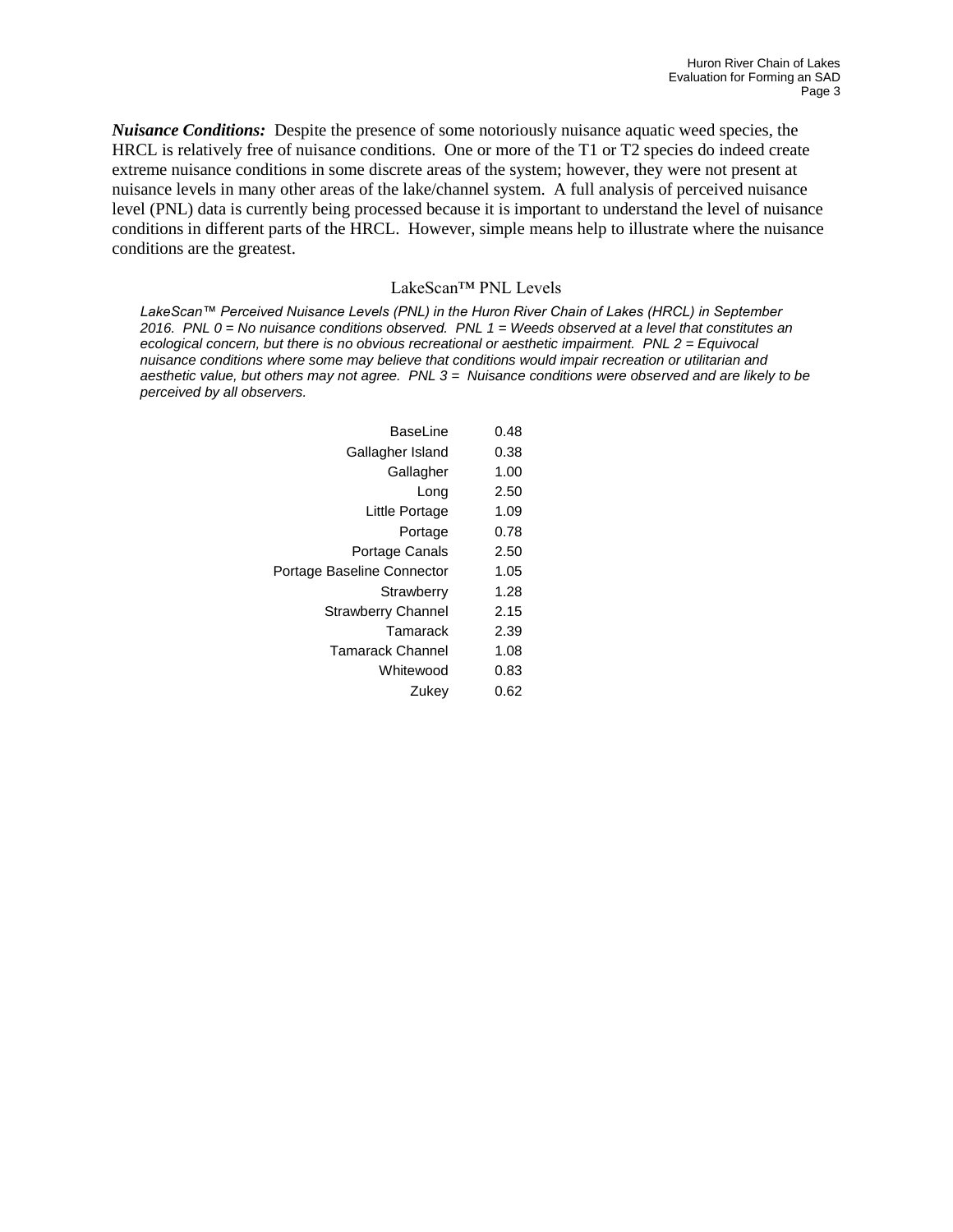## *LAKE AND CHANNEL SUMMARY OBSERVATIONS, 2016*

#### *Baseline Lake*

Nuisance plant or weed conditions have been a persistent problem along the southern shoreline for years and reports suggest that some MIST have been applied to these areas in past years. Milfoil and starry stonewort present and conspicuous in many of the lake AROS, but were found at PNL 3 levels in only a few AROS. Flowering rush was observed at PNL 2 in many AROS. Various T2 species, including hybrid pondweeds, wild celery, and variable milfoil were present in numerous lake AROS at PNL levels that were typically 2 but occasionally 3. Weather conditions in 2016 were very "abnormal" and it is entirely possible that nuisance conditions could be more intense in future years. The growth of the T1 species needs to be closely monitored and MIST should only be applied when it appears that the formation of nuisance conditions is imminent.. Several T2 species were observed to grow at nuisance levels in many of the AROS and these could potentially be the target of control near boat docks and swimming areas as allowed by MI DEQ permit. Some nuisance growth may occur outside areas where control is typically permited by the MI DEQ. Some T2 nuisance plant prodution could also be harvested. Flowering rush was observed to form a dense strip of growth near the drop off zone along the southern shore of the lake (LakeScan™ Tier 5). Some may consider plant to be a nuisance in some areas of BaseLine Lake, but it was usually assigned a PNL of 2 rather than 3.

### *Gallagher Island Canals*

The Gallagher Island Canals are infested with ebrid milfoil and starry stonewort. It is clear that starry stonewort is potentially the greatest nuisance threat to this part of the HRCL. The mean PNL number was low for this region in the system in September 2016, but only because it appears that starry stonewort may have collapsed in the channel. Boom and crash growth of starry stonewort is common and it is expected that it still has the potential to choke off this part of the system. Frequent algaecide applications may be necessary to keep this area free of nuisance conditions and eliminate impairments to naviagation. An early season, targeted treatment for ebrid milfoil and curly leaf pondweed is also recommended.

### *Gallagher Lake*

The basin shape and depths of Gallagher Lake seem to keep nuisance plant growth at a relative low level. However, there are many areas of the lake that are infested with ebrid milfoil. This was not nearly as obvious in June as it was in September. This suggests that there may be a relatively herbicide resistant strain of ebrid milfoil in this part of the system. Prudent treatment of some of these areas is recommended to protect species biodiversity (ecological rationale for treatment) and to prevent the formation of nuisance conditions that can interfere with common lake uses.

### *Long Lake*

Long Lake is small and shallow. Starry stonewort was observed to grow at extremely invasive and nuisance levels and was considered to be a very significant impediment to navigation and the enjoyment of this part of the lake. Management technologies are improving for this invasive species, but the growth is so dominant in Long Lake that several algaecide applications may be required during the course of a typical summer to maintain acceptable conditions.

### *Little Portage*

Little Portage Lake is bounded by a large amount of undeveloped shoreline and appears at first glance to be among the least disturbed by cultural influence of any of the lakes in the chain. However, there are vast shallow areas of the lake that have become severely infested by ebrid milfoil and to a lesser degree, starry stonewort. There is a concern that the ebrid milfoil strain in Little Portage Lake may be different from the strains found in other parts of the chain and that this strain could invade other lakes and channels and become an extreme nuisance. Ebrid milfoil dominance was the greater in Little Portage Lake than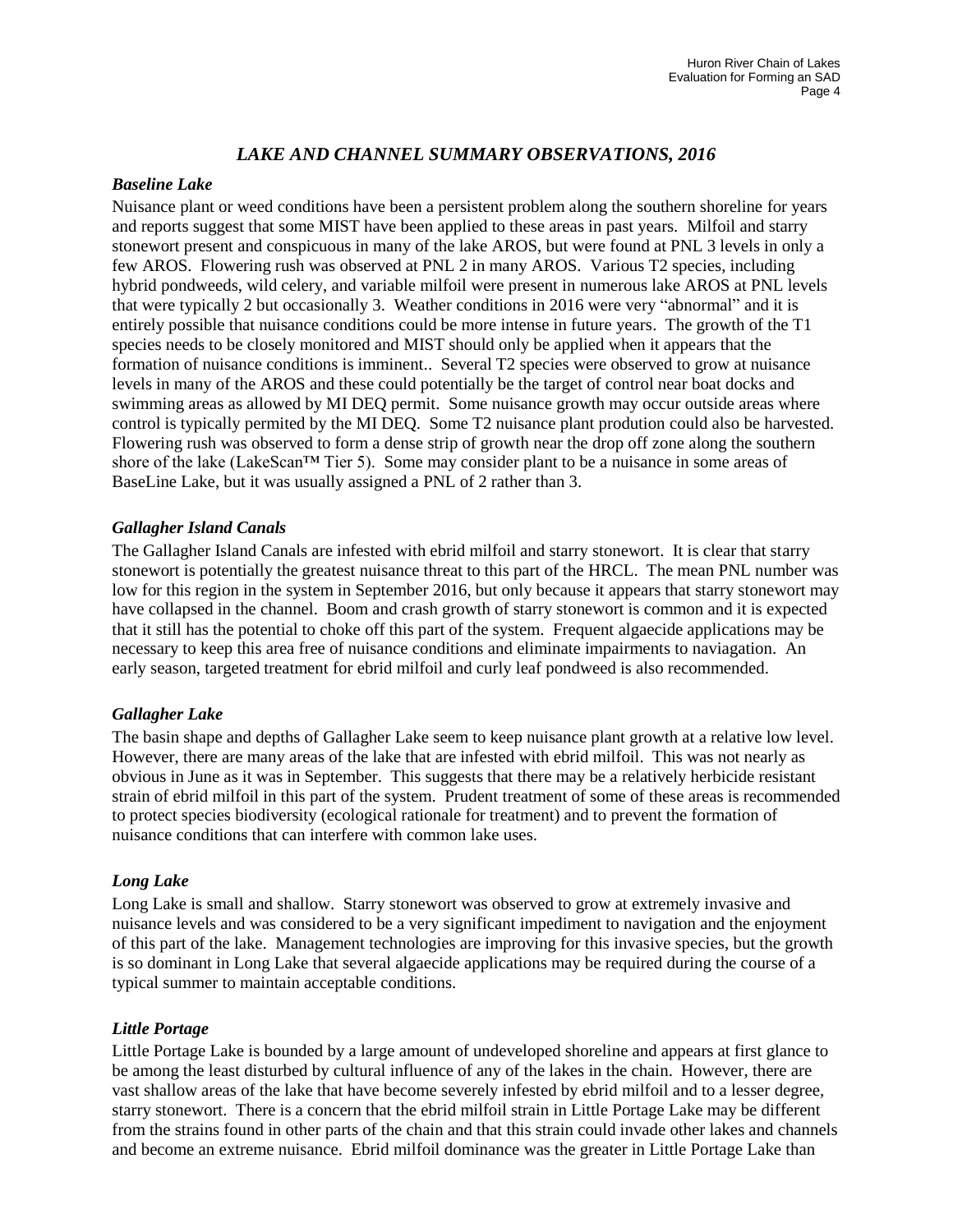any other part of the system in 2016. Targeted management will be required to maintain acceptable conditions from an ecosystem and recreational use perspective. The near shore developed areas of the lake shoreline were also inhabited by wide range of T1 and T2 species that were observed at lower PNL's, but could become problematic in the future. The channel on the north end of the lake appears to be particularly susceptible to the higher PNL levels.

### *Portage Lake*

Citizens reported that there had been a very significant bloom of a filamentous macro algae known as Spirogyra in the spring and early summer of 2016. The bloom conditions that were observed this year are probably the result of unusual weather conditions. Mild winters and long cool springs conspire to create conditions that are most favorable for nuisance spirogyra growth. This form of algae is known to mine sediments for nutrients and therefore, it's growth does not correlate well with the results of typical water quality testing. Similar blooms may not form in the future if the weather conditions that were present in 2016 are not repeated. Should blooms occur, they can be easily managed with relatively low algaecide application rates. T1 nuisance plant growth in the main body of the lake seemed to be largely confined to off-shore and drop-off areas. Ebrid milfoil was particularly conspicuous in September and appeared to be capable of forming a significant nuisance, even if it was not observed at those levels anytime in 2016. These conditions need to be closely monitored and highly selective, targeted ebrid milfoil control should be implemented if it begins to show signs of growing at nuisance levels.

### *Portage Lake Canals*

There are numerous canals or channels around the Portage Lake Shoreline. Nearly all of these channels were were severely infested with starry stonewort, except for a few where starry stonewort was observed to have declined as a result of natural phenomenon or treatment. Several algaecide applications may be required each year to maintain acceptable conditions. In the Portage Lake Canals Various other nuisance plant species were observed in some of the canals/channels and these too, may require some management interventions to prevent the formation of nuisance conditions.

### *Portage Baseline Connector*

There were parts of this part of the system that were severely impacted by starry stonewort and there is a concern that it could grow to levels that have been observed in upstream reaches of the Huron River. Starry stonewort has been observed to grow to the water surface in these reaches of the river and form unimaginable nuisance conditions. Water flows will certainly complicate the management of starry stonewort in this part of the HRCL, but a strategy must be developed to prevent the rampant growth of this invasive species from nearly choking off any navigation in that part of the system. Flowering rush was also very abundant in the Portage Baseline Connector in September, but it appears that water flows prevent this plant from growing higher in the water column where it will interfere with boating. Wild celery was also very abundant in this part of the system. Management strategies for both of these species are in development. Unfortunately, there is currently no reliable way to management the nuisance product ion of either species in MI.

### *Strawberry Lake*

Nuisance conditions in Strawberry Lake were largely confined to the off shore, drop off zone. Ebrid milfoil was the dominant nuisance. Targeted management of ebrid milfoil and starry stonewort is recommended to maintain the ecological integrity of this lake.

### *Strawberry Gallagher/Long Connector*

The bifurcated channel that connects Strawberry Lake to Gallagher and Long Lakes is colonized by a variety of plants. Starry stonewort was dominant in some areas of the channel and appears to be capable of creating significant nuisance conditions. Ebrid milfoil, flowering rush, and wild celery were also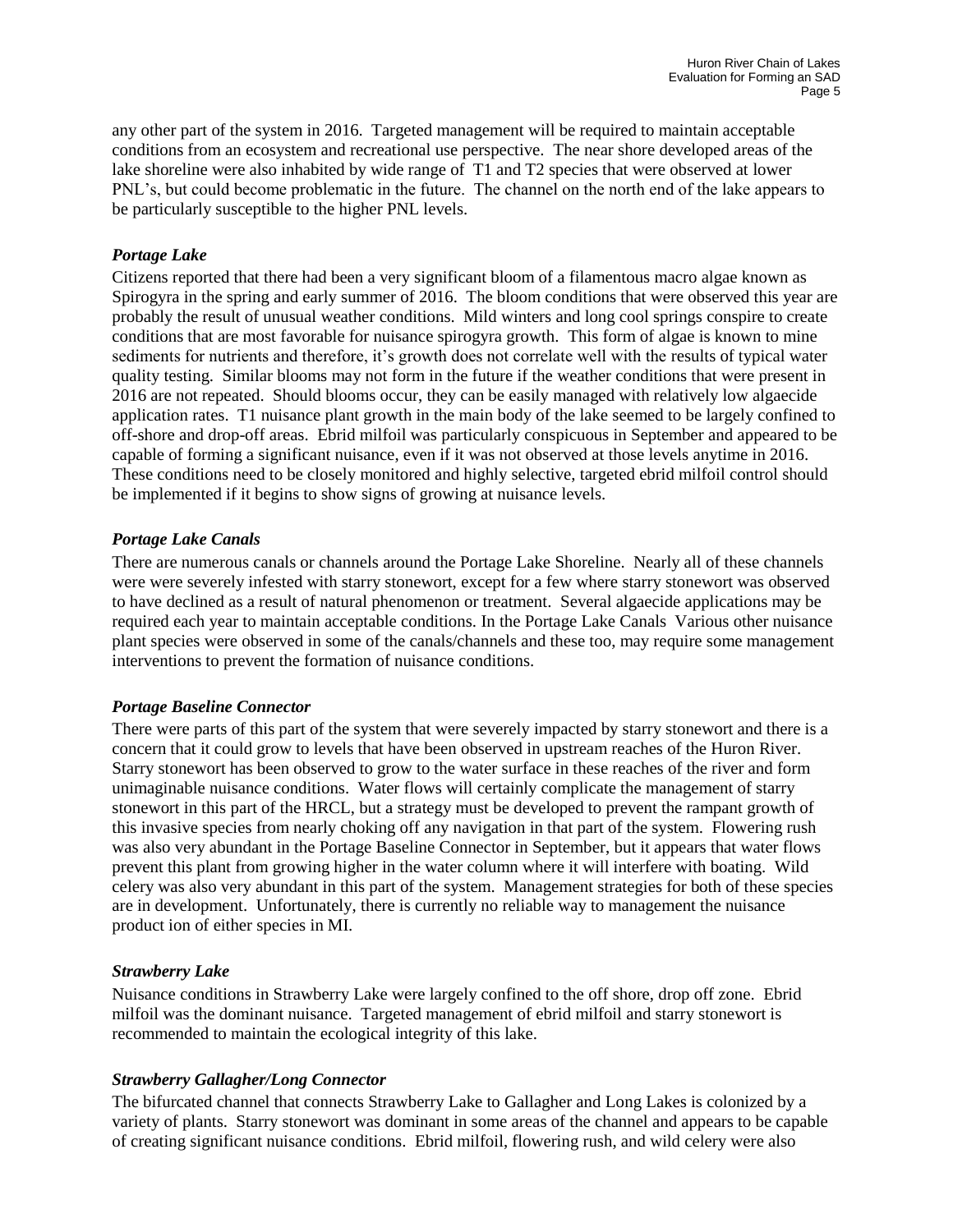present at nuisance or near nuisance levels. Suppression of these species may be necessary in some year to prevent the formation of conditions that would significantly obstruct navigation through the channels.

#### *Tamarack Lake*

Starry stonewort has been a very significant nuisance in Tamarack Lake for many years where it now dominates the plant community. Ebrid milfoil is also present in the lake; however, it appears that the misapplication of certain management strategies has resulted in "selective pressures" that have resulted in the total domination of the lake by starry stonewort. Several targeted and selective management interventions will be required each year to begin to move this lake to a more stabile conditions where there is higher plant community biodiversity.

#### *Tamarack Lake Connector*

Some of the Tamarack Lake Connector channel is very shaded and nuisance plant growth was not extreme in these areas. Other areas, where there is more light, were completely dominated by starry stonewort production. Ebrid milfoil was also observed to grow at nuisance levels in the channel. Selective and targeted management interventions will be required to improve the ecological stability and biodiversity of this area of the lake each year.

#### *Whitewood*

Whitewood Lake is also known as Whiteford Lake. The off-shore drop-off areas of this lake are similar to those observed in Strawberry lake, where ebrid milfoil was found to grow in invasive patches that may have created a nuisance for boating. Targeted ebrid milfoil control will be necessary to protect the ecological stability and biodiversity of this lake. However, further observations may reveal that there are some ebrid genotypes in this lake that will not grow at nuisance of destabilizing levels. Monitoring must be done and is particularly critical to guide the management program in this lake. Starry stonewort is also believed to be capable of being invasive and a nuisance in Whitewood Lake.

#### *Zukey*

Zukey lake is characterized by extensive shallow areas that are for a variety of reasons, devoid of dense plant growth. However there are many areas in this lake that are seriously dominated and threatened by the growth of ebrid milfoil. Again, this lake needs careful monitoring to manage ebrid milfoil in the most effective way. Starry stonewort is also believed to be capable of being invasive and a nuisance in Zukey lake.

### **Management Objectives for the HRCL**

Despite the presence of some of the most notorious invasive aquatic plant species known to inhabit Michigan inland lakes, the level of nuisance created by these species was surprising low in the HRCL in 2016. There are certainly areas where nuisance conditions are severe, but many areas of the lake and river system were relatively unencumbered by nuisance conditions, despite the "reputation" of some of the weeds that were discovered in the lakes and channels. Conditions in the HRCL will be difficult to manage and careful monitoring should guide the application of any management interventions. Plant community biodiversity appears to be fairly good in the HRCL and only the most selective and targeted management interventions should be used to suppress the production of undesirable plant growth. There are many, many, highly desirable plant species found in the lake system and these need to be protected to contribute to greater stability of the ecosystem. Consequently, the proposed plan if focused on the application of selective herbicides and herbicide algaecide combinations that can be used as antibiotic therapies are applied in human and animal medicine. Mechanical management strategies are not as species selective and can have other undesirable impacts on aquatic ecosystems; however, these strategies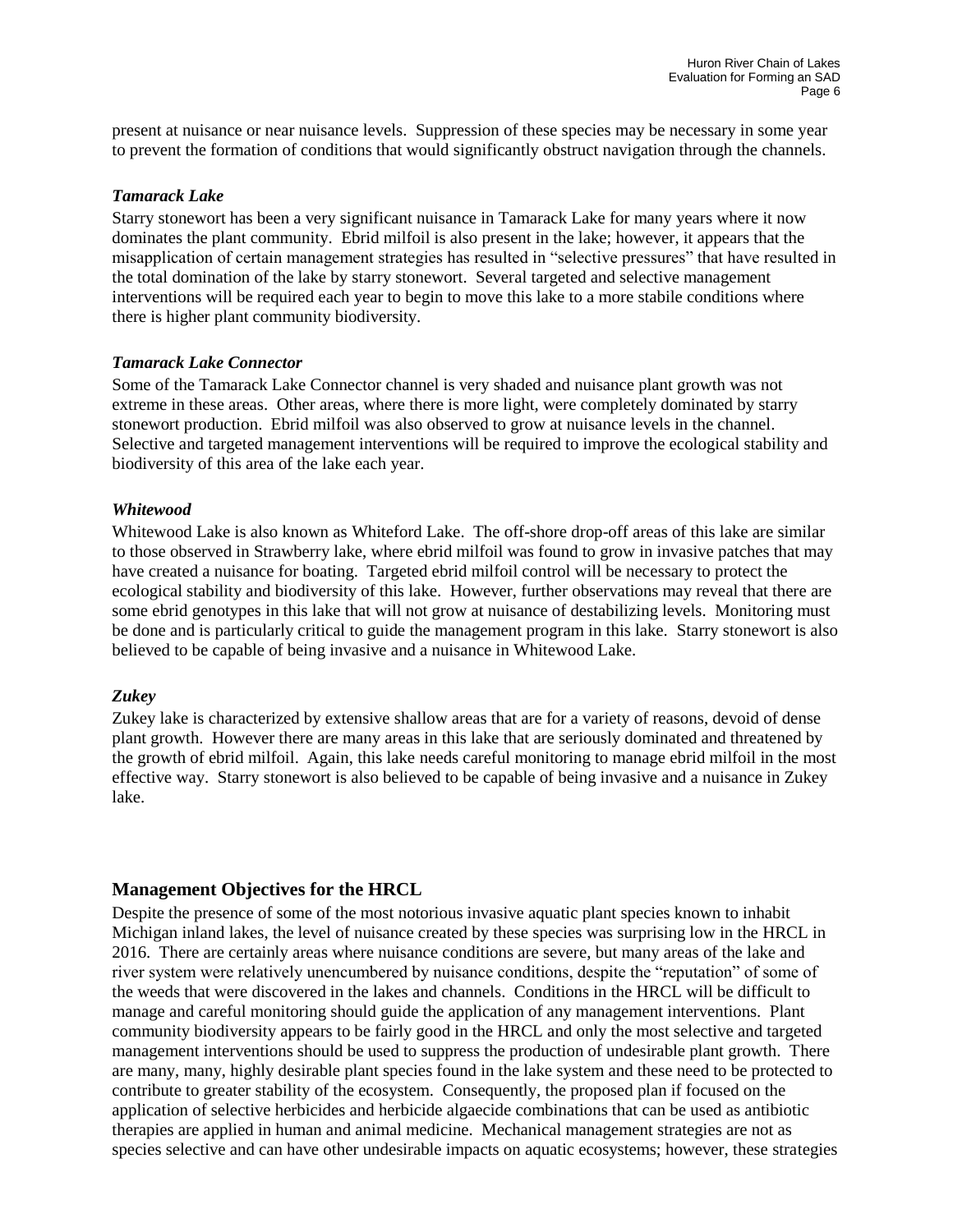may be justified for use in some instances in the lake channel system. Should mechanical strategies be applied to the lake, the cost of the application of these strategies may be offset by monies that would otherwise be budgeted for the use of biocides.

Most aquatic systems are divided into various LakeScan™management zone level (MZL's) where different treatment and intervention strategies may be applied, depending upon the objectives that have been established for those zones each year. Even thought the lakes and channels have been divided into MZL 1 and 3 areas, the following budgets have been created to allow for moderately aggressive management of nuisance and invasive species in both MZL's categories.

The following tables are constructed to reflect worse case scenarios. Weed conditions are very likely to be different from year to year in this system. Consequently, there will be some years where multiple interventions will be required to prevent the formation of extreme nuisance conditions in the lake. The cost of management is expected to vary considerably from year to year.

|                              | <b>Total</b> | <b>Total</b> |
|------------------------------|--------------|--------------|
| Lake/Channel/Canal           | Acres        | <b>AROS</b>  |
| 1 BaseLine                   | 254          | 254          |
| 2 Gallagher Island           | 17           |              |
| 3 Gallagher                  | 65           | 108          |
| 4 Long                       | 12           | 44           |
| 5 Little Portage             | 97           | 289          |
| 6 Portage                    | 655          | 356          |
| 7 Portage Canals             | 40           |              |
| 8 Portage Baseline Connector | 10           |              |
| 9 Strawberry                 | 259          | 183          |
| 10 Strawberry Channel        | 17           |              |
| 11 Tamarack                  | 19           | 137          |
| 12 Tamarack Channel          | 13           |              |
| 13 Whitewood                 | 67           | 108          |
| 14 Zukey                     | 143          | 254          |
| Total Acres                  | 1666         | 1733         |

### *Lake/Channel Size (Acres) and Total AROS*

## *Lake/Channel Management Zone Areas*

| Lake/Channel/Canal           | MZL <sub>1</sub><br>Acres | MZL <sub>2</sub><br>Acres | MZL <sub>3</sub><br>Acres | MZL <sub>4</sub><br>Acres |
|------------------------------|---------------------------|---------------------------|---------------------------|---------------------------|
| 1 BaseLine                   | 32                        |                           | 44                        |                           |
| 2 Gallagher Island           |                           |                           | 17                        |                           |
| 3 Gallagher                  | 8                         |                           | 10                        |                           |
| 4 Long                       |                           |                           | 6                         |                           |
| 5 Little Portage             | 47                        |                           | 26                        |                           |
| 6 Portage                    | 202                       |                           | 88                        |                           |
| 7 Portage Canals             |                           |                           | 40                        |                           |
| 8 Portage Baseline Connector |                           |                           | 10                        |                           |
| 9 Strawberry                 | 27                        |                           | 37                        |                           |
| 10 Strawberry Channel        |                           |                           | 17                        |                           |
| 11 Tamarack                  | 6                         |                           | 3                         |                           |
| 12 Tamarack Channel          |                           |                           | 13                        |                           |
| 13 Whitewood                 | 8                         |                           | 15                        |                           |
| 14 Zukey                     | 35                        |                           | 48                        |                           |
| TOTALS                       | 365                       |                           | 372                       |                           |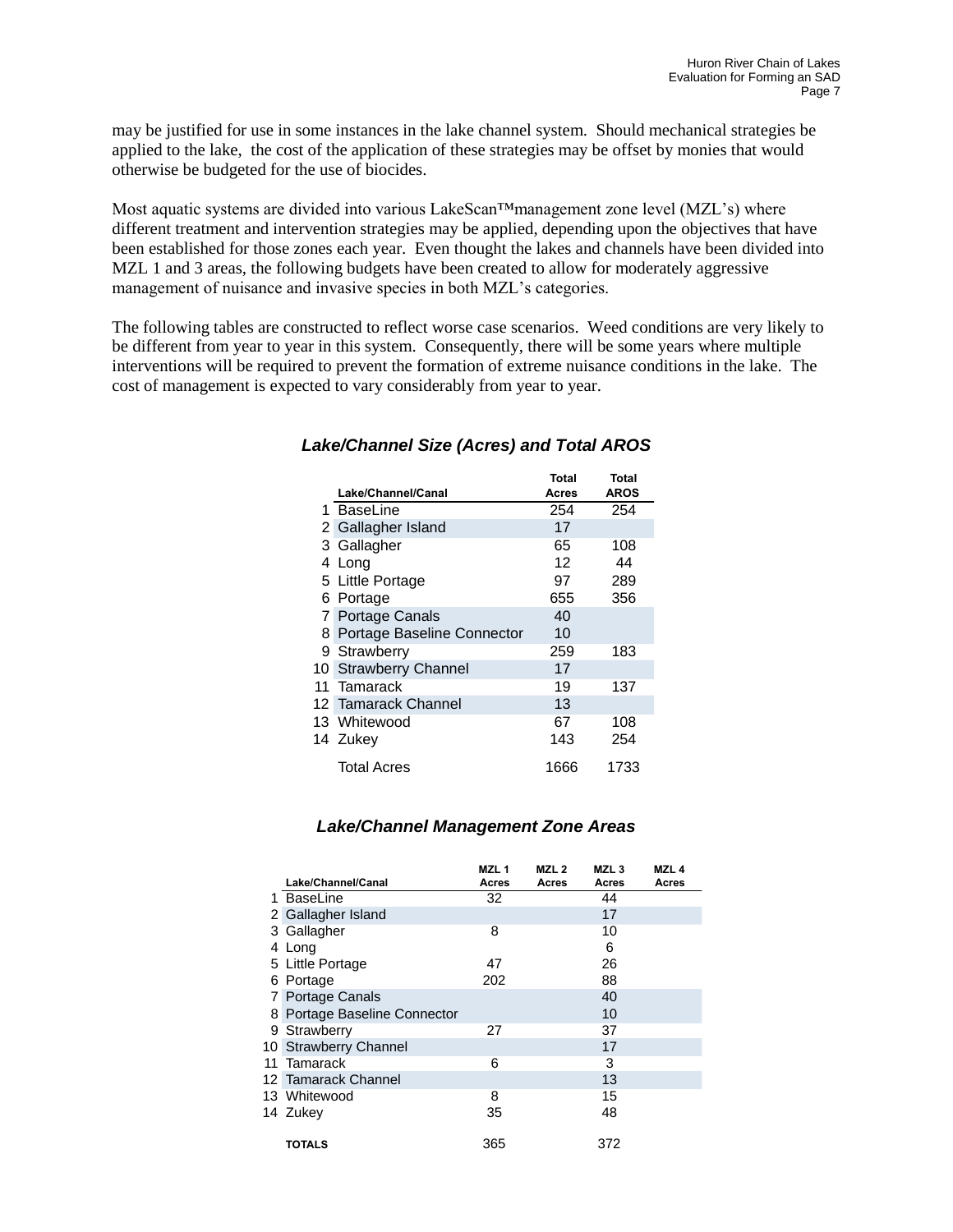## *Summary Cost Estimates*

#### **5 Year Assessment Period Cost Estimates**

|                               |                     |                        |                       | Recurring             |                       |                        |
|-------------------------------|---------------------|------------------------|-----------------------|-----------------------|-----------------------|------------------------|
|                               |                     |                        |                       | Annual                | 5 Year                |                        |
|                               | <b>Total Single</b> | <b>Total Recurring</b> | <b>Estimated Cost</b> | <b>Estimated Item</b> | <b>Estimated Item</b> | <b>Total Estimated</b> |
| Item                          | <b>Events</b>       | <b>Events</b>          | <b>By Event</b>       | Cost                  | Cost                  | Cost                   |
| 1 Treatment & Permit          |                     | 5                      |                       | \$270,251             | \$1,351,253           | \$1,621,503            |
| 2 Monitoring and Guidance     |                     | 5                      |                       | \$37,489              | \$187,446             | \$224,935              |
| 3 Program Administration      |                     | 5                      |                       | \$4,000               | \$20,000              | \$24,000               |
| 4 Hearings and Communications | 2                   |                        | \$1,200               |                       |                       | \$1,200                |
|                               |                     |                        |                       | Recurring             |                       |                        |
|                               |                     |                        |                       | Annual                | 5 Year                |                        |
|                               |                     |                        |                       | <b>Estimated Tmt</b>  | <b>Estimated Tmt</b>  | <b>Total Estimated</b> |
|                               | Percentage          |                        |                       | Cost                  | Cost                  | Cost                   |
| 5 Contingencies               | 5%                  |                        |                       | \$15,586.98           | \$77,934.90           | \$93,581.88            |
|                               |                     |                        |                       | Recurring             |                       |                        |
|                               |                     |                        |                       | Annual                | 5 Year                | <b>Total Estimated</b> |
| Item                          |                     |                        |                       | <b>Estimated Cost</b> | <b>Estimated Cost</b> | Cost                   |
| <b>TOTALS</b>                 |                     |                        |                       | \$327,327             | \$1,636,633           | \$1,965,219            |

## *Lake/Channel Summary Tmt. Cost Estimates*

|                |                            | Total        | Total       | Total |           |
|----------------|----------------------------|--------------|-------------|-------|-----------|
|                | Lake/Channel/Canal         | <b>Acres</b> | <b>AROS</b> | Tmts  | Totals    |
|                | 1 BaseLine                 | 254          | 254         | 2     | \$24,360  |
| $2^{\circ}$    | Gallagher Island           | 17           |             | 4     | \$13,430  |
|                | 3 Gallagher                | 65           | 108         | 3     | \$7,560   |
| 4              | Long                       | 12           | 44          | 3     | \$3,630   |
|                | 5 Little Portage           | 97           | 289         | 3     | \$31,930  |
| 6              | Portage                    | 655          | 356         | 2     | \$92,400  |
| 7 <sup>1</sup> | Portage Channels           | 40           |             | 4     | \$31,600  |
| 8              | Portage Baseline Connector | 10           |             | 4     | \$7,268   |
| 9              | Strawberry                 | 259          | 183         | 2     | \$20,160  |
| 10.            | <b>Strawberry Channel</b>  | 17           |             | 3     | \$9,628   |
| 11             | Tamarack                   | 19           | 137         | 4     | \$6,425   |
|                | 12 Tamarack Channel        | 13           |             | 4     | \$6,210   |
|                | 13 Whitewood               | 67           | 108         | 2     | \$7,350   |
|                | 14 Zukey                   | 143          | 254         | 2     | \$16,800  |
|                | <b>TOTALS</b>              | 1,666        | 1,733       |       | \$261,951 |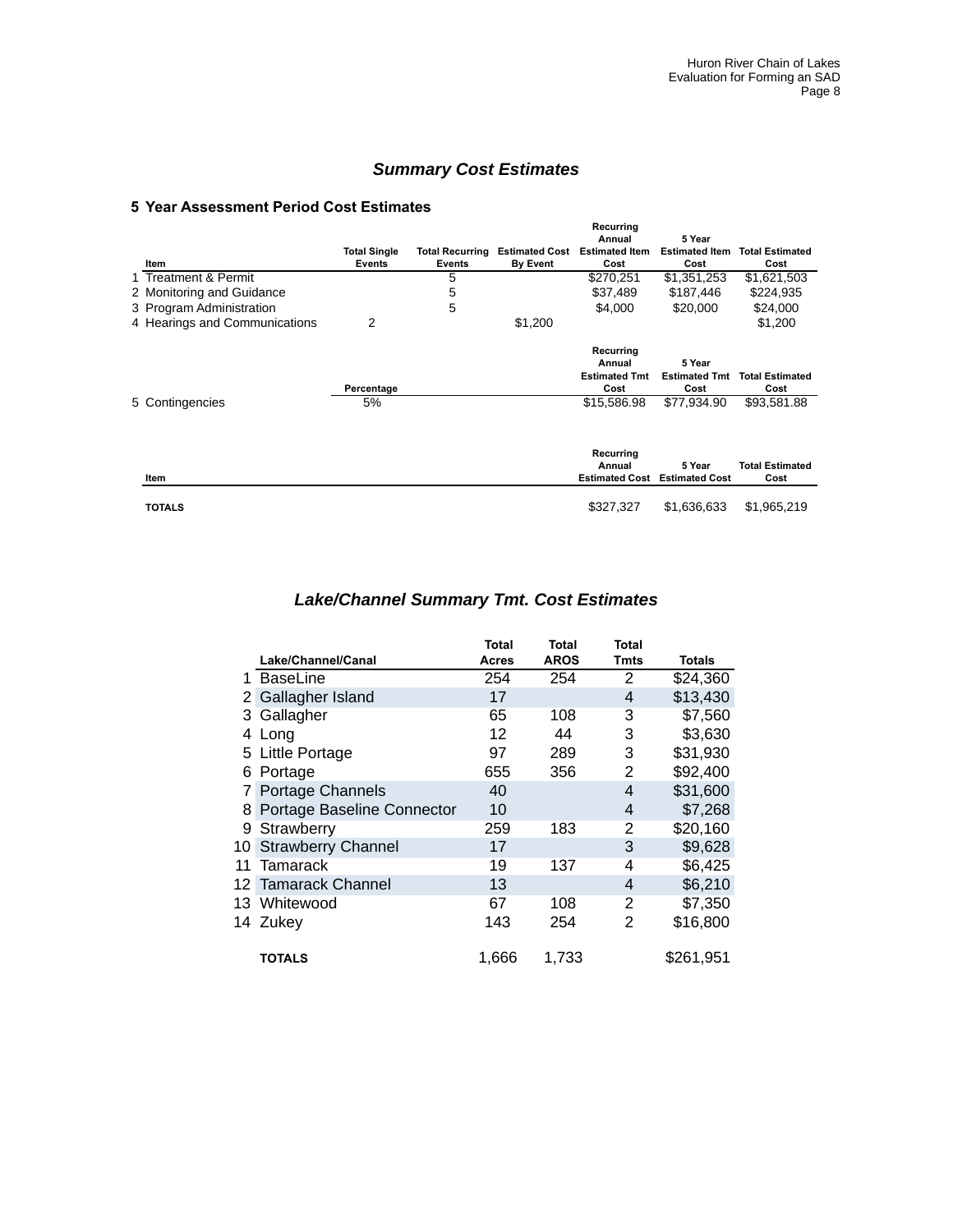|                |                            |                | Tmt          | Cost per |                 |
|----------------|----------------------------|----------------|--------------|----------|-----------------|
|                | Lake/Channel/Canal         | <b>Target</b>  | <b>Acres</b> | Acre     | <b>SubTotal</b> |
| 1              | <b>BaseLine</b>            | Τ1             | 76           | \$210    | \$15,960        |
| $\mathbf{2}$   | Gallagher Island           | T <sub>1</sub> | 17           | \$210    | \$3,570         |
| 3              | Gallagher                  | T1             | 18           | \$210    | \$3,780         |
| 4              | Long                       | T1             | 6            | \$210    | \$1,260         |
|                | 5 Little Portage           | T1             | 73           | \$210    | \$15,330        |
| 6              | Portage                    | T1             | 290          | \$210    | \$60,900        |
| 7 <sup>1</sup> | <b>Portage Channels</b>    | T1             | 40           | \$210    | \$8,400         |
| 8              | Portage Baseline Connector | Τ1             | 9.5          | \$210    | \$1,995         |
| 9              | Strawberry                 | Τ1             | 64           | \$210    | \$13,440        |
| 10             | <b>Strawberry Channel</b>  | Τ1             | 16.6         | \$210    | \$3,486         |
| 11             | Tamarack                   | Τ1             | 8.5          | \$210    | \$1,785         |
|                | 12 Tamarack Channel        | Τ1             | 13           | \$210    | \$2,730         |
|                | 13 Whitewood               | T1             | 23           | \$210    | \$4,830         |
|                | 14 Zukey                   | T1             | 60           | \$210    | \$12,600        |
|                | <b>TOTALS</b>              |                |              |          | \$137,466       |

## **TmtZ 10 Early Season Intervention (Post Memorial Day)**

## **TmtZ 20 Late July Intervention**

|              |                            |             | Tmt   | Cost per |                 |  |
|--------------|----------------------------|-------------|-------|----------|-----------------|--|
|              | Lake/Channel/Canal         | Target      | Acres | Acre     | <b>SubTotal</b> |  |
| 1.           | <b>BaseLine</b>            |             |       |          |                 |  |
| $\mathbf{2}$ | Gallagher Island           | <b>StSt</b> | 17    | \$185    | \$3,145         |  |
|              | 3 Gallagher                |             |       |          |                 |  |
|              | 4 Long                     | <b>StSt</b> | 6     | \$185    | \$1,110         |  |
|              | 5 Little Portage           |             |       |          |                 |  |
|              | 6 Portage                  |             |       |          |                 |  |
| $7^{\circ}$  | <b>Portage Channels</b>    | <b>StSt</b> | 40    | \$185    | \$7,400         |  |
| 8            | Portage Baseline Connector | <b>StSt</b> | 9.5   | \$185    | \$1,758         |  |
| 9            | Strawberry                 |             |       |          |                 |  |
|              | 10 Strawberry Channel      |             |       |          |                 |  |
| 11           | Tamarack                   | StSt        | 8     | \$185    | \$1,480         |  |
|              | 12 Tamarack Channel        | <b>StSt</b> | 6     | \$185    | \$1,110         |  |
| 13           | Whitewood                  |             |       |          |                 |  |
|              |                            |             |       |          |                 |  |

Zukey

\$16,003